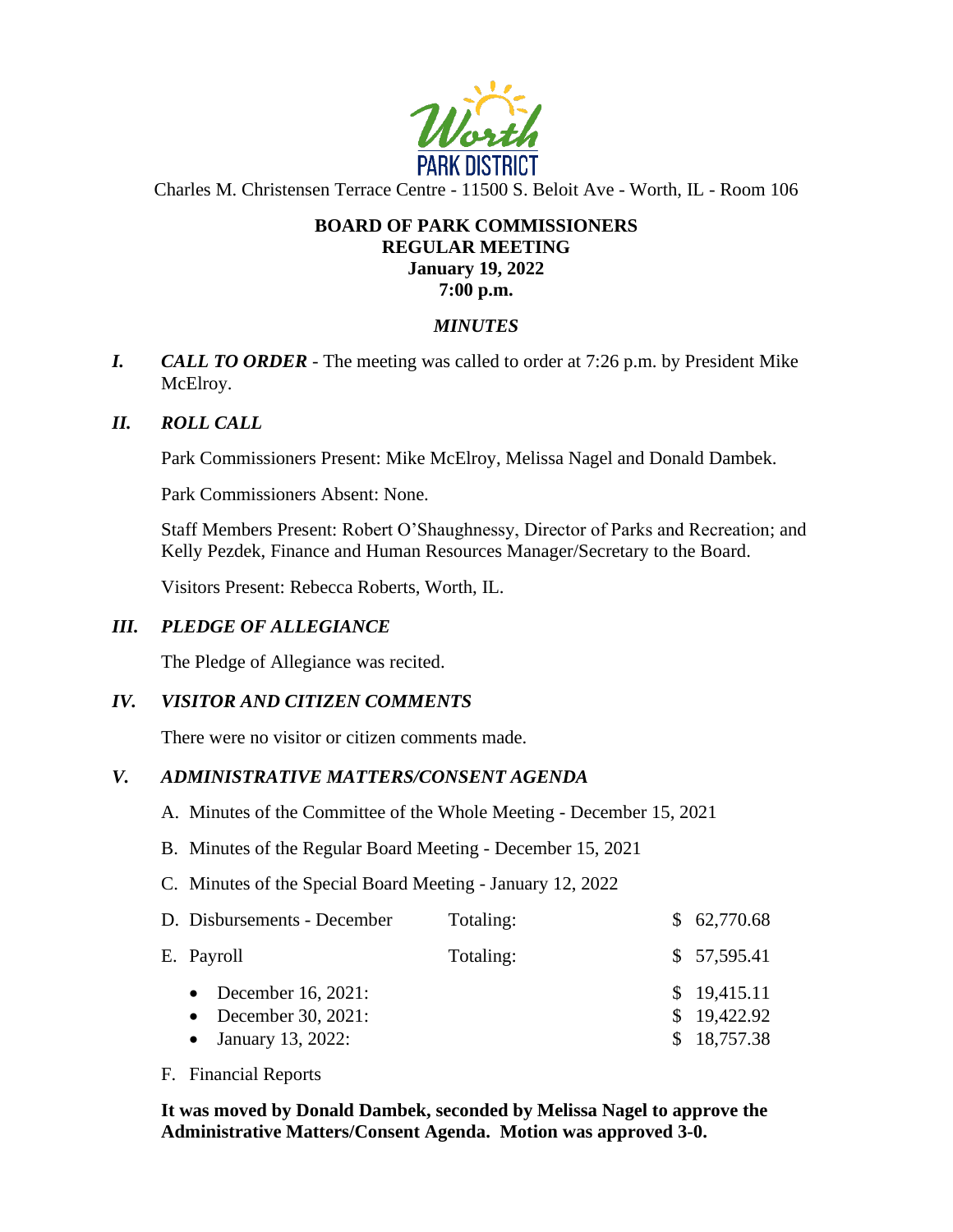## *VI. PRESIDENT'S REPORT*

A. Correspondence

President Mike McElroy referred the Board to the correspondence from Carol Hall of the Worth Public Library announcing her retirement and announcing Rachel Snyder as the new Library Director. She thanked the Park District for always being a resource and wished the Park District the best in the future.

There was also correspondence from PDRMA acknowledging the Park District's award of \$1,500 for its most recent risk management review.

B. Public Recognition

There was no Public Recognition.

#### *VII. COMMITTEE REPORTS/ACTION*

- A. Administration, Finance & Liability
	- 1. Agency and Department Goals- FY 2022-23

**This item was tabled.** 

2. COVID- 19 Vaccination and Mask Policy

**This item was tabled.** 

3. Camera Maintenance Agreement- Heritage Technology Solutions

**It was moved by Melissa Nagel, seconded by Donald Dambek that the Board of Park Commissioners enter into an agreement with Heritage Technology Solutions for the maintenance of the Park District security cameras. Motion was approved 3-0.** 

4. Change of Day of Board Meetings

**It was moved by Donald Dambek, seconded by Melissa Nagel that the Board of Park Commissioners approves that the Committee of the Whole and Regular Meetings will be held on the 3rd Thursday of each month beginning Thursday, February 17, 2022. The Committee of the Whole Meetings start at 6:00 p.m. and the Regular Meetings start at 7:00 p.m. Unless otherwise indicated, all meetings are held at the Worth Park District Charles S. Christensen Center, 11500 S. Beloit Ave., Worth, IL 60482. Motion was approved 3-0.** 

5. 2022 Board of Park Commissioners Meeting Schedule

**It was moved by Melissa Nagel, seconded by Donald Dambek that the Board of Park Commissioners approves the 2022 Meeting Schedule as presented. Motion was approved 3-0.** 

B. Facilities, Parks and Planning

No Action Recommended.